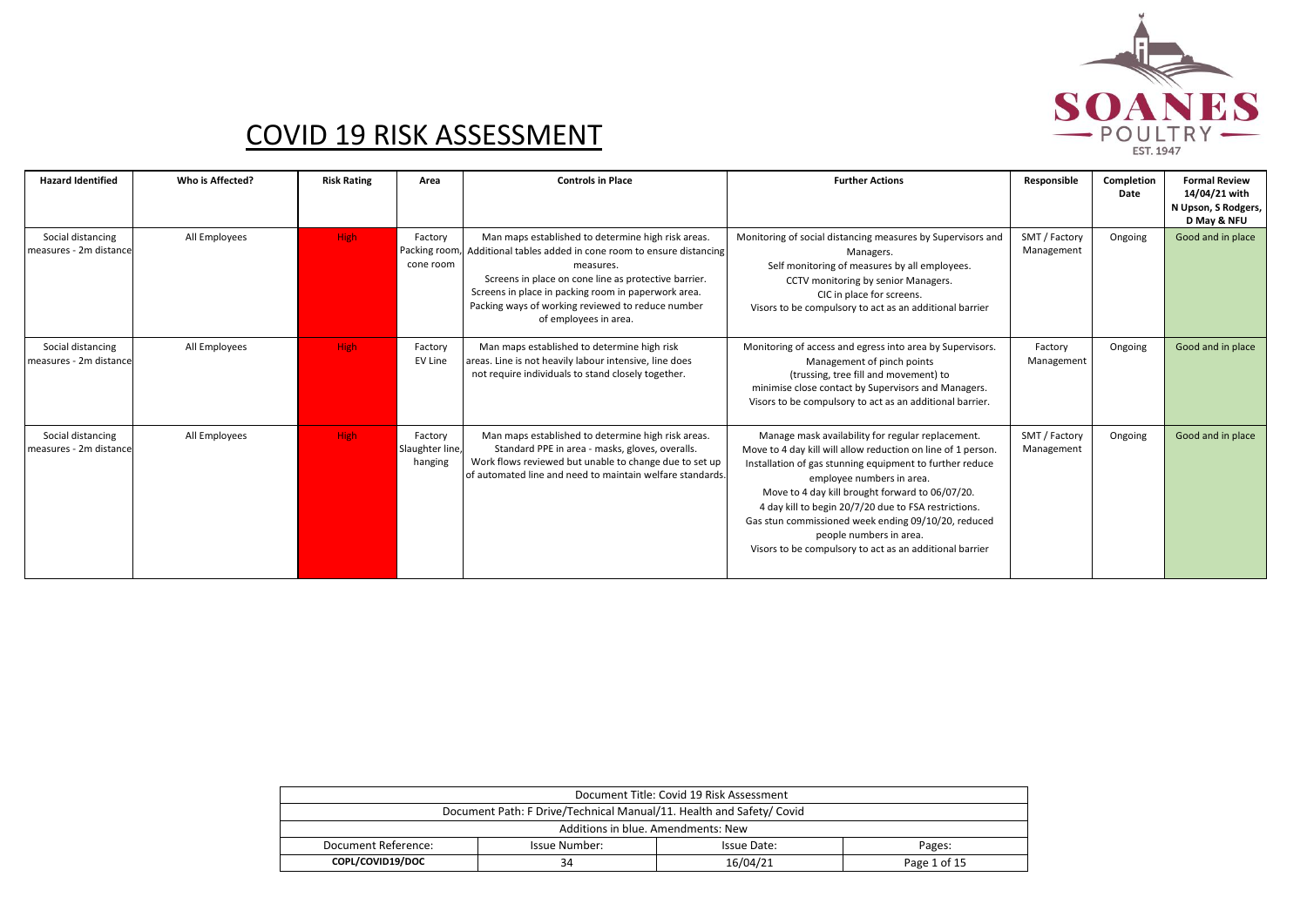| <b>Hazard Identified</b>                       | Who is Affected? | <b>Risk Rating</b> | Area                                  | <b>Controls in Place</b>                                                                                                                                                                                                                                                                                                                                                                                                                                                                                                                                                                                             | <b>Further Actions</b>                                                                                                                                                                                                                                                                                                                                                                                  | Responsible            | Completion<br>Date | <b>Formal Review</b><br>14/04/21 with<br>N Upson, S Rodgers,<br>D May & NFU |
|------------------------------------------------|------------------|--------------------|---------------------------------------|----------------------------------------------------------------------------------------------------------------------------------------------------------------------------------------------------------------------------------------------------------------------------------------------------------------------------------------------------------------------------------------------------------------------------------------------------------------------------------------------------------------------------------------------------------------------------------------------------------------------|---------------------------------------------------------------------------------------------------------------------------------------------------------------------------------------------------------------------------------------------------------------------------------------------------------------------------------------------------------------------------------------------------------|------------------------|--------------------|-----------------------------------------------------------------------------|
| Social distancing<br>measures - 2m<br>distance | All Employees    | <b>High</b>        | Factory<br>Communal<br>Areas          | Break times staggered to lessen numbers in communal areas.<br>Layout at catering trailer changed - benches removed and set<br>seating implemented to ensure safe distancing.<br>Layout of canteen changed - seating removed and allocated<br>seating implemented.<br>Layout of changing area reviewed to allow more space.<br>Smoking area closed as no social distancing. Employees now<br>authorised to smoke in car park which can be policed by<br>managers.<br>Start times staggered per department to avoid congestion at<br>entrance areas.<br>Signage in all areas to remind employees of social distancing. | Continuous monitoring of areas by Managers and Supervisors<br>to remind employees of social distancing measures.<br>Additional canteens and toilets purchased for Christmas<br>staff.<br>Portakabins purchased and in place and in use by staff.                                                                                                                                                        | Factory<br>Management  | Ongoing            | Good and in place                                                           |
|                                                |                  |                    |                                       | Staff to be briefed that cigarette sharing poses a covid<br>transfer risk.                                                                                                                                                                                                                                                                                                                                                                                                                                                                                                                                           | Brief staff.                                                                                                                                                                                                                                                                                                                                                                                            | <b>SMT</b>             | End April          | Good and in place                                                           |
| Social distancing<br>measures - 2m<br>distance | All Employees    | <b>High</b>        | Factory<br>Night Shift                | A night shift team has been created to defer working hours<br>from the day shift and create a small team to work<br>separately, minimising contact and enabling further social<br>distancing.                                                                                                                                                                                                                                                                                                                                                                                                                        | Shift is working well to date and no issues reported.<br>Employees and Supervisor aware of COVID19 symptoms and<br>guidelines. Visors to be compulsory to act as an additional<br>barrier.                                                                                                                                                                                                              | Factory<br>Management  | 5/19/2020          | Good and in place                                                           |
| Social distancing<br>measures - 2m<br>distance | All Employees    | <b>High</b>        | Office<br>Layout<br>and desk<br>space | Where feasible, office staff working from home. 8<br>employees in total.<br>Desk space reallocated. One employee per desk, large desks<br>with adequate space in all areas.                                                                                                                                                                                                                                                                                                                                                                                                                                          | Continuous monitoring by department managers.<br>Some employees returned to work in June at own request, no<br>social distancing issues in office.<br>Review of office space in preparation for others to return in<br>future, open plan office layout under review with screens.<br>Visors to be compulsory to act as an additional barrier and<br>worn when not seated at desk.<br>Masks also in use. | <b>General Manager</b> | 8/31/2020          | Good and in place                                                           |
|                                                |                  |                    |                                       | All equipment used while working from home should be PAT<br>tested.                                                                                                                                                                                                                                                                                                                                                                                                                                                                                                                                                  | Advise home workers.                                                                                                                                                                                                                                                                                                                                                                                    | <b>SMT</b>             | <b>End April</b>   | <b>NEW</b>                                                                  |

| Document Title: Covid 19 Risk Assessment                             |                                        |  |  |  |  |  |  |  |
|----------------------------------------------------------------------|----------------------------------------|--|--|--|--|--|--|--|
| Document Path: F Drive/Technical Manual/11. Health and Safety/ Covid |                                        |  |  |  |  |  |  |  |
| Additions in blue. Amendments: New                                   |                                        |  |  |  |  |  |  |  |
| Document Reference:                                                  | Issue Number:<br>Issue Date:<br>Pages: |  |  |  |  |  |  |  |
| COPL/COVID19/DOC<br>16/04/21<br>Page 2 of 15<br>34                   |                                        |  |  |  |  |  |  |  |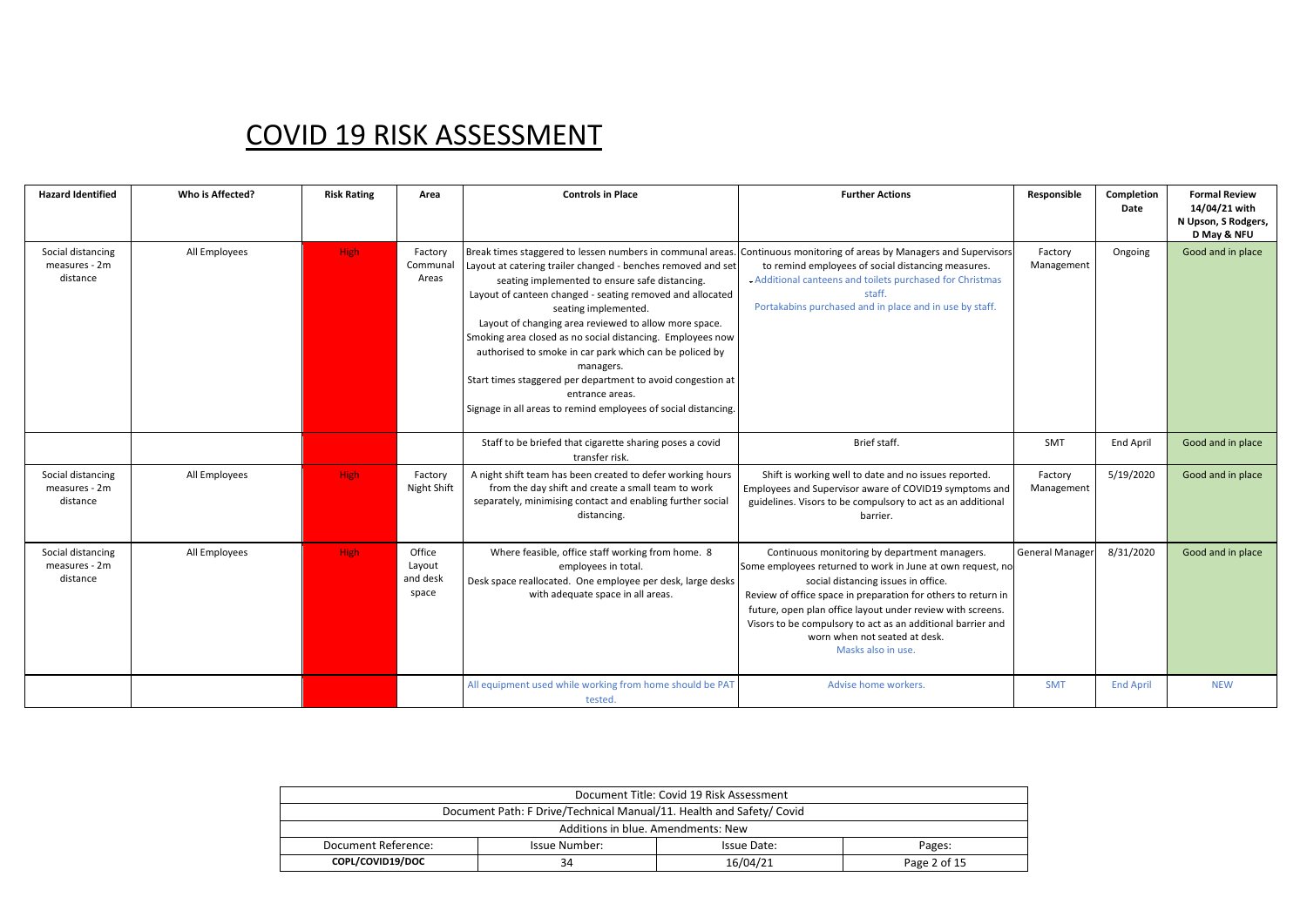| <b>Hazard Identified</b>                       | Who is Affected? | <b>Risk Rating</b> | Area                           | <b>Controls in Place</b>                                                                                                                                                                                                                                                                                                                                                                                                                                                                                         | <b>Further Actions</b>                                                                                                                                                                                                                                                                                                                                                                                                                                                                                                                                       | Responsible               | Completion<br>Date | <b>Formal Review</b><br>14/04/21 with<br>N Upson, S Rodgers,<br>D May & NFU |
|------------------------------------------------|------------------|--------------------|--------------------------------|------------------------------------------------------------------------------------------------------------------------------------------------------------------------------------------------------------------------------------------------------------------------------------------------------------------------------------------------------------------------------------------------------------------------------------------------------------------------------------------------------------------|--------------------------------------------------------------------------------------------------------------------------------------------------------------------------------------------------------------------------------------------------------------------------------------------------------------------------------------------------------------------------------------------------------------------------------------------------------------------------------------------------------------------------------------------------------------|---------------------------|--------------------|-----------------------------------------------------------------------------|
| Social distancing<br>measures - 2m<br>distance | All Employees    | High               | Office<br>Meetings             | Meetings held only if discussing business critical matters.<br>Essential attendees only to meetings.<br>Where possible employees encouraged to hold remote<br>meetings via Teams / Zoom.<br>Where meetings are held they must be held in locations<br>where social distancing is possible. E.g. Factory Supervisor<br>meetings held on loading bay. Other meetings held in<br>cottage meeting room.<br>Restriction of business critical visitors to site only, all<br>customer and other meetings held remotely. | Continue to encourage remote meetings.<br>Restriction of visitors to site to remain in place for foreseeable<br>future.<br>Review arrangements for training with external providers arranged<br>prior to COVID19 crisis to ensure social distancing measures can be<br>met whilst enabling employee development - all on site training<br>postponed until January 2021.<br>Visors to be worn at all meetings.<br>Training Suite created and in use in a dedicated Portakabin.                                                                                | <b>SMT</b>                | Ongoing            | Good and in place                                                           |
| Social distancing<br>measures - 2m<br>distance | All Employees    | High               | Farm<br>Transport to<br>fields | 3 x 16 seater minibuses purchased to ensure reduced<br>numbers of employees in bus at one time (maximum 8<br>including driver). Reduce journeys to fields where possible.<br>If within reasonable distance staff encouraged to walk.<br>Seating in minibus allocated to ensure maximum<br>distancing.<br>Minibus windows to be opened to ensure better<br>ventilation.                                                                                                                                           | Continue to monitor access and egress from bus.<br>Implementation of new sheds to reduce numbers of employees<br>requiring transport to fields.<br>Mobile canteens to be purchased to fully departmentalise farm<br>teams and reduce contact with COPL main site.<br>Canteens and facilities to be set up in East Horse Park and St<br>Botolphs for chicken and turkey teams to minimise contact with<br>main site. Transport will no longer be required, staff will start work<br>directly from these sites. Reduction of 32 people from COPL main<br>site. | Agriculture<br>Management | Ongoing            | Good and in place                                                           |

| Document Title: Covid 19 Risk Assessment                             |                                        |  |  |  |  |  |  |  |
|----------------------------------------------------------------------|----------------------------------------|--|--|--|--|--|--|--|
| Document Path: F Drive/Technical Manual/11. Health and Safety/ Covid |                                        |  |  |  |  |  |  |  |
| Additions in blue. Amendments: New                                   |                                        |  |  |  |  |  |  |  |
| Document Reference:                                                  | Issue Number:<br>Issue Date:<br>Pages: |  |  |  |  |  |  |  |
| COPL/COVID19/DOC<br>16/04/21<br>Page 3 of 15<br>34                   |                                        |  |  |  |  |  |  |  |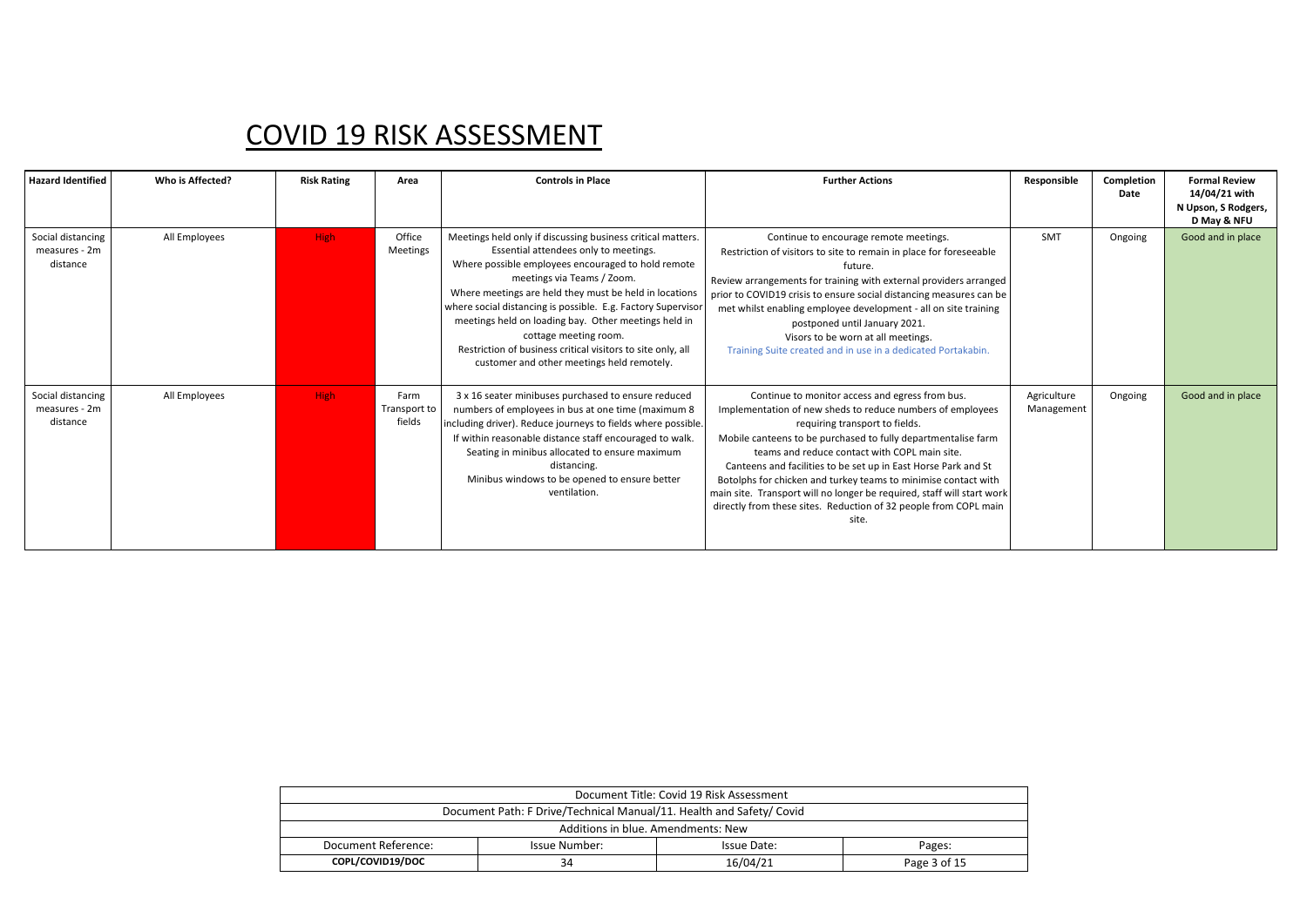| <b>Hazard Identified</b>                       | Who is Affected? | <b>Risk Rating</b> | Area                      | <b>Controls in Place</b>                                                                                                                                                                                                                                                                                                                                                                                                                                                                                                                 | <b>Further Actions</b>                                                                                                                                                                                                                                                                                                                                                                                                                                                                                           | Responsible               | Completion<br>Date | <b>Formal Review</b><br>14/04/21 with<br>N Upson, S Rodgers,<br>D May & NFU |
|------------------------------------------------|------------------|--------------------|---------------------------|------------------------------------------------------------------------------------------------------------------------------------------------------------------------------------------------------------------------------------------------------------------------------------------------------------------------------------------------------------------------------------------------------------------------------------------------------------------------------------------------------------------------------------------|------------------------------------------------------------------------------------------------------------------------------------------------------------------------------------------------------------------------------------------------------------------------------------------------------------------------------------------------------------------------------------------------------------------------------------------------------------------------------------------------------------------|---------------------------|--------------------|-----------------------------------------------------------------------------|
| Social distancing<br>measures - 2m<br>distance | All Employees    | Low                | Farm<br>Poultry Sheds     | Individual working as standard. Colleagues in same field<br>but work in own sheds. No issues with social distancing.                                                                                                                                                                                                                                                                                                                                                                                                                     | Continue to remind employees of social distancing when using<br>transport.<br>Canteens to be purchased to fully departmentalise farm teams and<br>reduce contact with COPL main site. Employees will use own<br>transport to get to site and be based from there instead of COPL,<br>minimise the need for group transport.<br>Masks issued to all team members and must be worn when using<br>minibus to travel between sites.                                                                                  | Agriculture<br>Management | Ongoing            | Good and in place                                                           |
| Social distancing<br>measures - 2m<br>distance | All Employees    | High               | Farm<br>Catching          | Standard PPE for catching includes masks, gloves and<br>overalls. Difficult to maintain social distancing whilst<br>catching. Catching team departmentalised to minimise<br>contact with other employees.<br>All poultry operatives trained in catching as a contingency.                                                                                                                                                                                                                                                                | Move to 4 day a week kill to reduce number of birds to be caught<br>and minimise numbers in catching team. Move to 4 day kill brought<br>forward to 06/07/20 - rejected by FSA.<br>Change from 20/07/20.<br>All poultry team members to wear masks whilst on minibus and<br>whenever social distancing is not possible.                                                                                                                                                                                          | Agriculture<br>Management | 7/20/2020          | Good and in place                                                           |
| Social distancing<br>measures - 2m<br>distance | All Employees    | <b>High</b>        | Farm<br>Communal<br>Areas | Break times staggered to lessen numbers in communal<br>areas. Layout at catering trailer changed - benches<br>removed and set seating implemented to ensure safe<br>distancing.<br>Layout of canteen changed - seating removed and<br>allocated seating implemented.<br>Layout of changing area reviewed to allow more space.<br>Smoking area closed as no social distancing. Employees<br>now authorised to smoke in car park which can be policed<br>by managers.<br>Signage in all areas to remind employees of social<br>distancing. | Continuous monitoring of areas by Managers and Supervisors to<br>remind employees of social distancing measures.<br>03/09/20 - canteens and facilities to be set up in East Horse Park<br>and St Botolphs for chicken and turkey teams to minimise contact<br>with main site. Transport will no longer be required, staff will start<br>work directly from these sites. Reduction of 32 people from COPL<br>main site. Masks issued to all agri employees,<br>must be worn where social distancing not feasible. | Agriculture<br>Management | Ongoing            | Good and in place                                                           |

| Document Title: Covid 19 Risk Assessment                             |                                        |  |  |  |  |  |  |  |
|----------------------------------------------------------------------|----------------------------------------|--|--|--|--|--|--|--|
| Document Path: F Drive/Technical Manual/11. Health and Safety/ Covid |                                        |  |  |  |  |  |  |  |
| Additions in blue. Amendments: New                                   |                                        |  |  |  |  |  |  |  |
| Document Reference:                                                  | Issue Number:<br>Issue Date:<br>Pages: |  |  |  |  |  |  |  |
| COPL/COVID19/DOC<br>16/04/21<br>Page 4 of 15<br>34                   |                                        |  |  |  |  |  |  |  |
|                                                                      |                                        |  |  |  |  |  |  |  |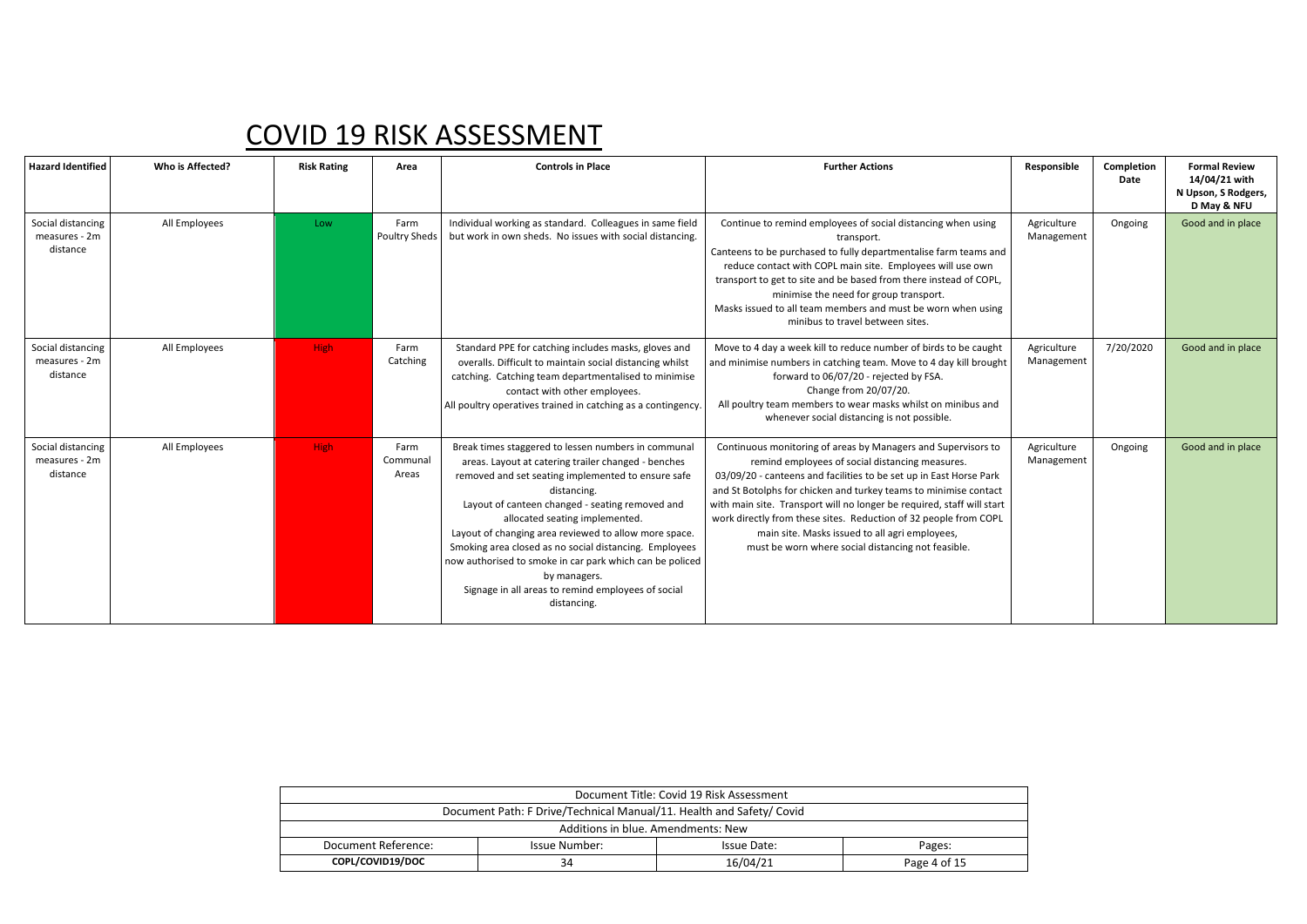| <b>Hazard Identified</b>                       | Who is Affected?  | <b>Risk Rating</b> | Area               | <b>Controls in Place</b>                                                                                                                                                                                                                                                                                                                                                                                                | <b>Further Actions</b>                                                                                                                                                                                                                                                           | Responsible | Completion<br>Date | <b>Formal Review</b><br>14/04/21 with<br>N Upson, S Rodgers,<br>D May & NFU |
|------------------------------------------------|-------------------|--------------------|--------------------|-------------------------------------------------------------------------------------------------------------------------------------------------------------------------------------------------------------------------------------------------------------------------------------------------------------------------------------------------------------------------------------------------------------------------|----------------------------------------------------------------------------------------------------------------------------------------------------------------------------------------------------------------------------------------------------------------------------------|-------------|--------------------|-----------------------------------------------------------------------------|
| Social distancing<br>measures - 2m<br>distance | All Employees     | <b>High</b>        | All Areas          | Signage in place across site to remind employees about<br>social distancing and other COVID19 guidance.                                                                                                                                                                                                                                                                                                                 | Update signage in line with guidance updates from Government.<br>15/10/20 - new site 10 point plan issued, signage updated.                                                                                                                                                      | <b>HR</b>   | Ongoing            | Good and in place                                                           |
| Social distancing<br>measures - 2m<br>distance | Contractors - FSA | <b>Medium</b>      | Factory<br>Lairage | Manage distance to others through self monitoring.<br>FSA has procedures in place to ensure safe working.                                                                                                                                                                                                                                                                                                               | Continue to monitor and review guidance.<br>15/10/20 - FSA issued with site new<br>10 point plan                                                                                                                                                                                 | FSA / SMT   | Ongoing            | Good and in place                                                           |
|                                                |                   |                    |                    |                                                                                                                                                                                                                                                                                                                                                                                                                         | Covid features on our Daily Ops Meeting agenda.                                                                                                                                                                                                                                  | Management  | On-going           | Good and in place                                                           |
| Social distancing<br>measures - 2m<br>distance | Contractors - FSA | High               | Factory<br>EV Line | Manage distance to others through self monitoring.<br>FSA has procedures in place to ensure safe working.                                                                                                                                                                                                                                                                                                               | Adopt factory movement patterns. Continue to monitor and review<br>guidance.<br>Capestone has trained PIA operatives, FSA meat inspector on site<br>for Christmas production only.<br>15/10/20 - FSA issued with site new<br>10 point plan                                       | FSA / SMT   | Ongoing            | Good and in place                                                           |
| Social distancing<br>measures - 2m<br>distance | Contractors - FSA | Low                | All Areas          | FSA procedures reviewed by Head of Technical.<br>Communications ongoing to address issues or concerns as<br>they arise.<br>FSA have confirmed contingency plans should any of their<br>staff be unable to attend work. Production may be<br>delayed for replacement OV to arrive on site but OV will<br>be provided. COPL internal training of PIA in place to<br>obtain certification for internal poultry inspectors. | Continue PIA practical training under FSA guidance. 2 operatives<br>now accredited, FSA meat inspector on site Christmas production<br>only. Continue to monitor and review guidance.<br>Continue to communicate with FSA. 15/10/20 - FSA issued with site<br>new 10 point plan. | FSA / SMT   | Ongoing            | Good and in place                                                           |

| Document Title: Covid 19 Risk Assessment                             |                                        |  |  |  |  |  |  |  |
|----------------------------------------------------------------------|----------------------------------------|--|--|--|--|--|--|--|
| Document Path: F Drive/Technical Manual/11. Health and Safety/ Covid |                                        |  |  |  |  |  |  |  |
| Additions in blue. Amendments: New                                   |                                        |  |  |  |  |  |  |  |
| Document Reference:                                                  | Issue Number:<br>Issue Date:<br>Pages: |  |  |  |  |  |  |  |
| COPL/COVID19/DOC<br>16/04/21<br>34<br>Page 5 of 15                   |                                        |  |  |  |  |  |  |  |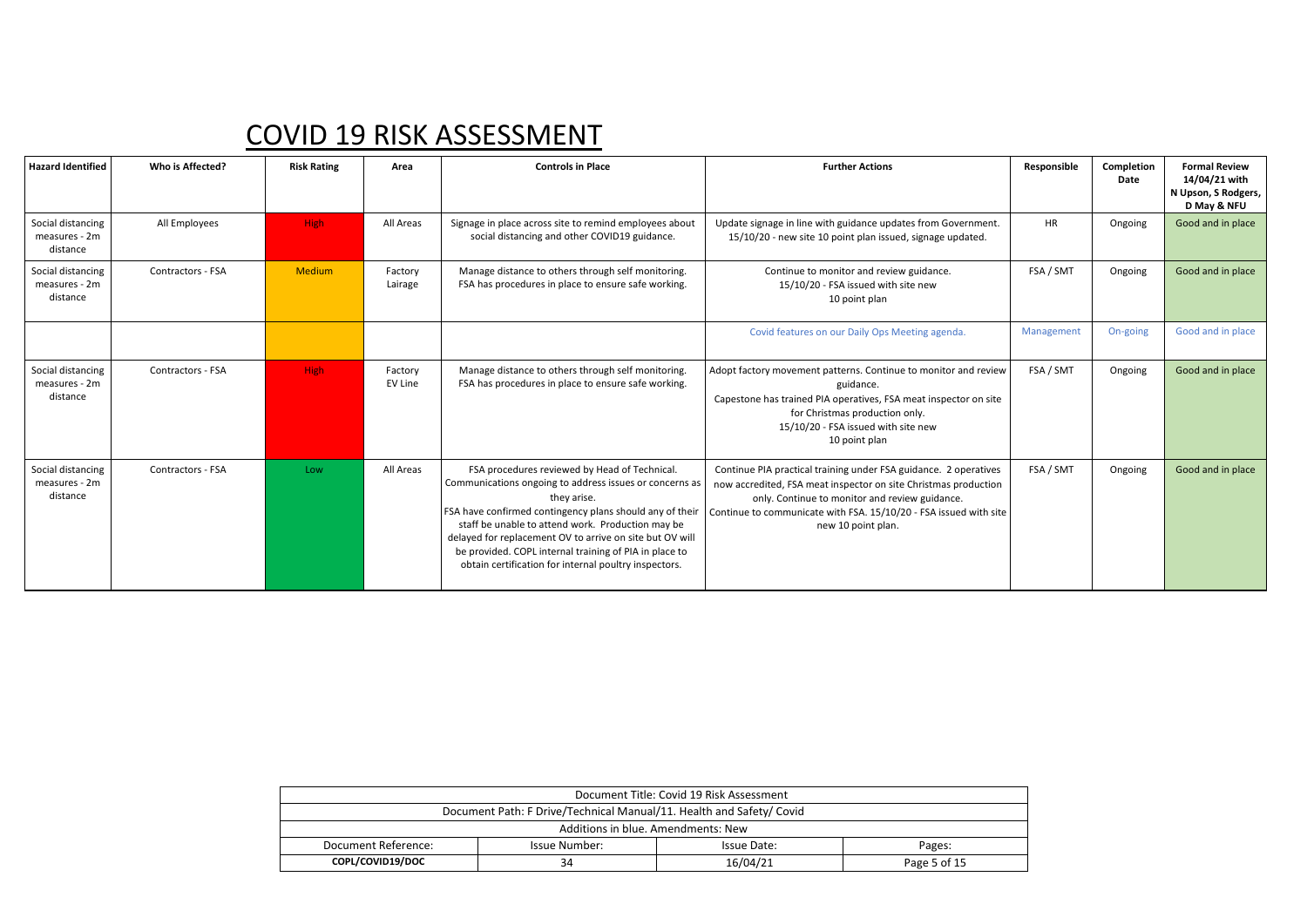| <b>Hazard Identified</b>                                                                                                                                                                 | Who is Affected?                           | <b>Risk Rating</b> | Area      | <b>Controls in Place</b>                                                                                                                                                                                                                                                                                                                                                                                                                                                                                                                                                 | <b>Further Actions</b>                                                                                                                                                                                                                                                                                                                                                                                                                                                                                               | Responsible | Completion<br>Date | <b>Formal Review</b><br>14/04/21 with<br>N Upson, S Rodgers,<br>D May & NFU |
|------------------------------------------------------------------------------------------------------------------------------------------------------------------------------------------|--------------------------------------------|--------------------|-----------|--------------------------------------------------------------------------------------------------------------------------------------------------------------------------------------------------------------------------------------------------------------------------------------------------------------------------------------------------------------------------------------------------------------------------------------------------------------------------------------------------------------------------------------------------------------------------|----------------------------------------------------------------------------------------------------------------------------------------------------------------------------------------------------------------------------------------------------------------------------------------------------------------------------------------------------------------------------------------------------------------------------------------------------------------------------------------------------------------------|-------------|--------------------|-----------------------------------------------------------------------------|
| Employee Welfare -<br>Susceptible<br>employees with<br>known medical<br>conditions that could<br>make them more<br>susceptible to affects<br>of COVID19 as per<br>Government<br>guidance | Employees with known medical<br>conditions | <b>High</b>        | All Areas | Staff advised to contact their GP / NHS111 for medical advice.<br>Those advised to shield in line with Government advice /<br>medical advice have done so.<br>Where possible and appropriate, shielding office staff working<br>from home.<br>SSP paid to all employees shielding under COVID19 advice.<br>Employees being assisted where possible if requested to use up<br>holidays instead of SSP.<br>Decision made not to furlough any staff as business remains<br>fully operational.                                                                               | Continue to monitor employees and communicate with<br>those shielding. Testing centre opened in Haverfordwest 05<br>May 2020. Letters sent by PHW June 2020 to advise<br>shielding until 16 August 2020. 2 pregnant employees in<br>factory, both offered to shield, both refused. Ongoing<br>monitoring and request for them to discuss and take advice<br>from midwives. One employee mat leave from 18/06/20.<br>Shielding in Wales extended to 16/08/20.<br>30/08/20 - all shielding employees have now returned | <b>HR</b>   | Ongoing            | Good and in place                                                           |
|                                                                                                                                                                                          |                                            |                    |           | The most vulnerable of our staff should be risk assessed<br>formally.                                                                                                                                                                                                                                                                                                                                                                                                                                                                                                    | Identify those with pre-conditions or over 60 yeasr of age.<br>Meet, discuss and document.                                                                                                                                                                                                                                                                                                                                                                                                                           | <b>TBC</b>  | By end May22       | <b>New</b>                                                                  |
| Employee Welfare -<br><b>Symptom Reporting</b>                                                                                                                                           | All Employees                              | <b>High</b>        | All Areas | Standard sickness absence reporting route maintained and<br>reinforced.<br>Employees actively encouraged not to attend work and to self<br>isolate if showing any COVID19 symptoms.<br>Return to work documentation specifically references COVID19.<br>Temperature checking in place on site - thermal imaging camera<br>in place in factory, hand held thermometers for farm and office<br>staff.<br>Awareness of symptoms shared via briefings, documentation<br>and posters.<br>All employees self isolating with COVID19 symptoms will be<br>paid SSP as a minimum. | Continue to monitor and remind employees of potential<br>symptoms to look for. Maintain awareness of any evolving<br>symptoms through WHO and PHW.<br>Continue to support employees to ensure they do not attend<br>work for financial reasons with symptoms. Refer all<br>employees reporting potential symptoms to the local testing<br>centre opened 05 May 2020. Employees advised to inform<br>COPL if contacted through track and trace scheme and to<br>self isolate. COPL to identify anyone else at risk.   | <b>SMT</b>  | Ongoing            | Good and in place                                                           |

| Document Title: Covid 19 Risk Assessment                             |                                        |  |  |  |  |  |  |  |
|----------------------------------------------------------------------|----------------------------------------|--|--|--|--|--|--|--|
| Document Path: F Drive/Technical Manual/11. Health and Safety/ Covid |                                        |  |  |  |  |  |  |  |
| Additions in blue. Amendments: New                                   |                                        |  |  |  |  |  |  |  |
| Document Reference:                                                  | Issue Number:<br>Issue Date:<br>Pages: |  |  |  |  |  |  |  |
| COPL/COVID19/DOC<br>16/04/21<br>Page 6 of 15<br>34                   |                                        |  |  |  |  |  |  |  |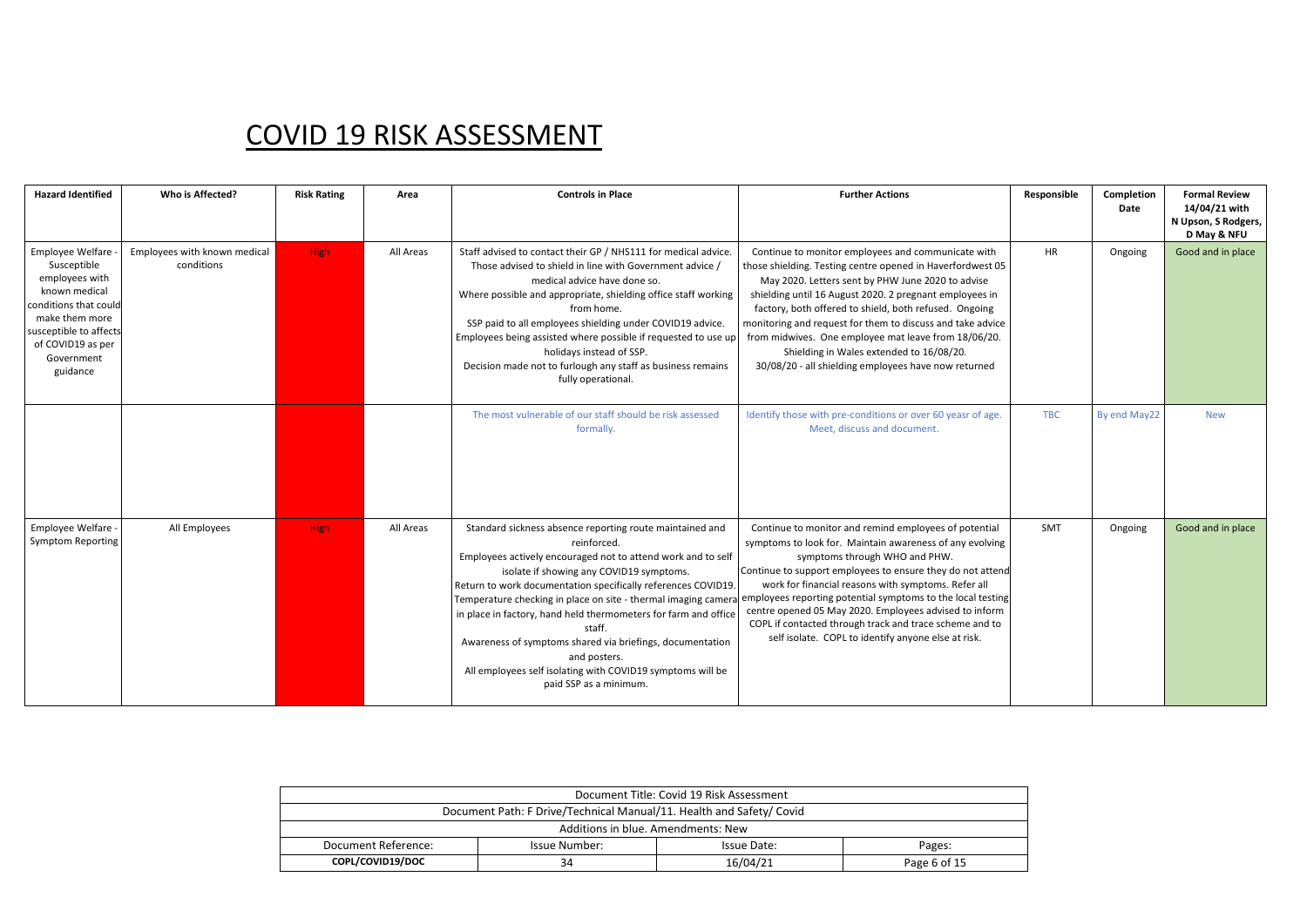| <b>Hazard Identified</b>                                                            | Who is Affected? | <b>Risk Rating</b> | Area                            | <b>Controls in Place</b>                                                                                                                                                                                                                                                                                                                                                                                                                                                                                                                                                                                                                                                                                                                                | <b>Further Actions</b>                                                                                                                                                                                                                                                                                                                                                                                                 | Responsible | Completion<br>Date | <b>Formal Review</b><br>14/04/21 with<br>N Upson, S Rodgers,<br>D May & NFU |
|-------------------------------------------------------------------------------------|------------------|--------------------|---------------------------------|---------------------------------------------------------------------------------------------------------------------------------------------------------------------------------------------------------------------------------------------------------------------------------------------------------------------------------------------------------------------------------------------------------------------------------------------------------------------------------------------------------------------------------------------------------------------------------------------------------------------------------------------------------------------------------------------------------------------------------------------------------|------------------------------------------------------------------------------------------------------------------------------------------------------------------------------------------------------------------------------------------------------------------------------------------------------------------------------------------------------------------------------------------------------------------------|-------------|--------------------|-----------------------------------------------------------------------------|
| Employee Welfare -<br><b>Contact with Persons</b><br>Tested<br>Positive for COVID19 | All Employees    | High               | All Areas                       | Employees aware through briefings, posters and<br>documentation that if in contact with someone who shows<br>symptoms of COVID19 they can not attend work and must<br>self isolate for 14 days minimum.<br>Disinfectant and decontamination procedure ready for such<br>cases.<br>Track and Trace process launched in Wales June 2020.<br>Employees aware to make contact and inform HR if<br>contacted through track and trace.<br>All employees self isolating with COVID19 symptoms will be<br>paid SSP.                                                                                                                                                                                                                                             | Guidance sourced through Welsh Assembly contacts for<br>further information on Track and Trace process. Confirmed<br>that screens class as a protective measure for those working<br>within 2m.<br>Monitor updates on process, ensure any employee<br>contacted through Track and Trace self isolates in line with<br>Government guidelines. Monitor COVID19 figures for<br>Pembrokeshire and surrounding areas daily. | <b>HR</b>   | Ongoing            | Good and in place                                                           |
| Employee Welfare -<br><b>Emergency Removal</b><br>from Site                         | All Employees    | High               | All Areas                       | Designated area allocated (former HR Office and current first<br>aid room) for employee to wait for assistance if COVID19<br>symptoms displayed during working day.<br>Telephone installed to communicate without face to face<br>contact, but space for social distancing.<br>Disinfection procedure to take place on leaving site.<br>Tracing of employees in contact with employee with<br>symptoms to be undertaken immediately for self isolation if<br>necessary. All employees encouraged to download NHS<br>track and trace app and symptoms.<br>Employee with symptoms to be advised to refer themselves<br>for COVID19 testing, drive in testing in Haverfordwest.<br>All employees self isolating with COVID19 symptoms will be<br>paid SSP. | Managers to monitor employee wellness.<br>Temperature checking carried out on arrival to site and<br>through out day where necessary. To be continued.<br>Employees to be regularly reminded to remain at home if<br>showing any symptoms.                                                                                                                                                                             | SMT         | Ongoing            | Good and in place                                                           |
| Contractor Welfare -<br><b>Symptom Reporting</b>                                    | <b>FSA Staff</b> | High               | Factory<br>Lairage / EV<br>Line | FSA staff to report to line manager any potential symptoms.<br>Line Manager to contact COPL directly through Technical<br>team. FSA procedure in place to provide staff cover in the<br>event of staff self isolating with COVID19 symptoms.                                                                                                                                                                                                                                                                                                                                                                                                                                                                                                            | Regular communication and updates with FSA team.                                                                                                                                                                                                                                                                                                                                                                       | FSA / SMT   | Ongoing            | Good and in place                                                           |

| Document Title: Covid 19 Risk Assessment                             |                                        |  |  |  |  |  |  |  |
|----------------------------------------------------------------------|----------------------------------------|--|--|--|--|--|--|--|
| Document Path: F Drive/Technical Manual/11. Health and Safety/ Covid |                                        |  |  |  |  |  |  |  |
| Additions in blue. Amendments: New                                   |                                        |  |  |  |  |  |  |  |
| Document Reference:                                                  | Issue Number:<br>Issue Date:<br>Pages: |  |  |  |  |  |  |  |
| COPL/COVID19/DOC<br>16/04/21<br>Page 7 of 15<br>34                   |                                        |  |  |  |  |  |  |  |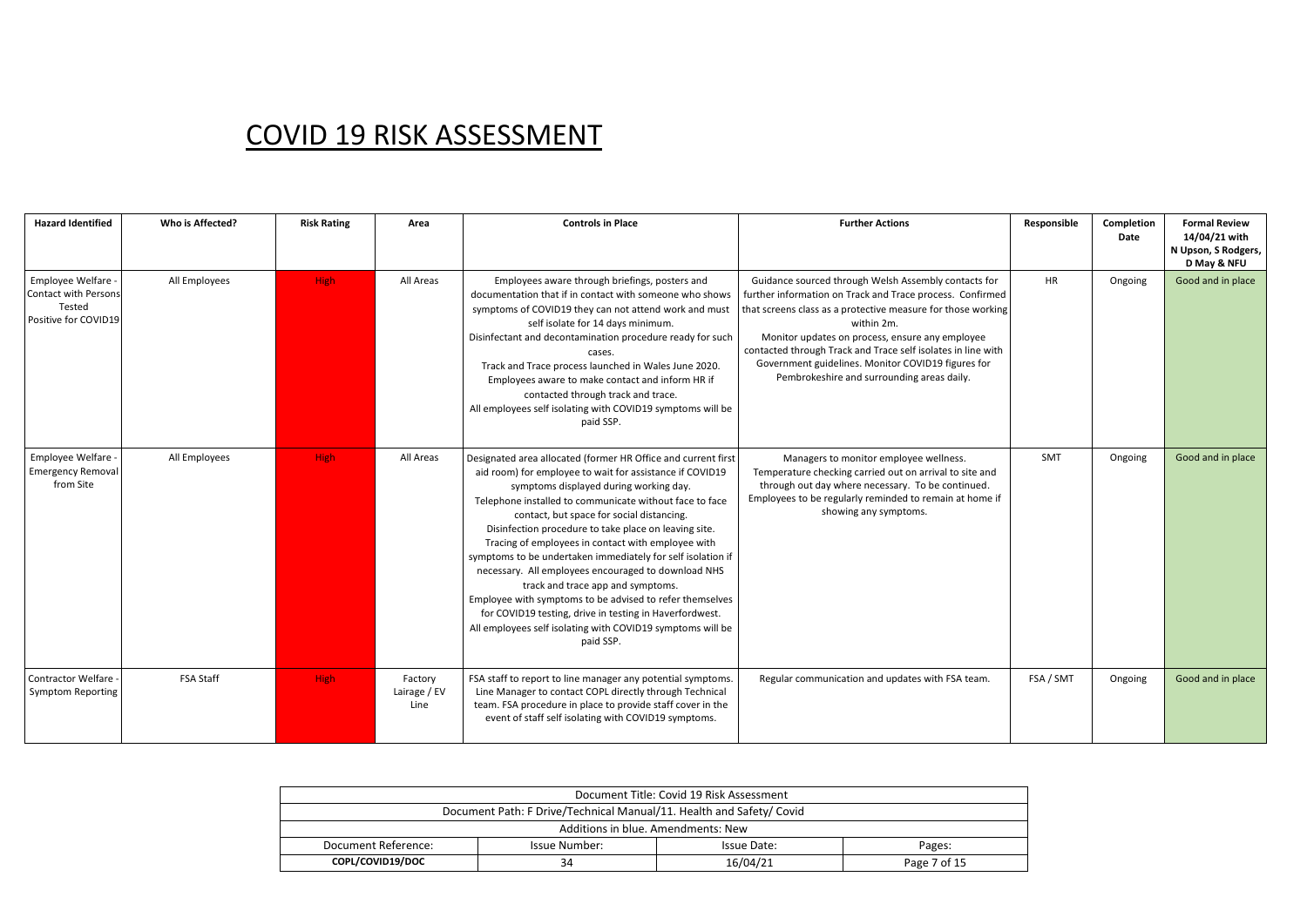| <b>Hazard Identified</b>              | Who is Affected? | <b>Risk Rating</b> | Area      | <b>Controls in Place</b>                                                                                                                                                                                                                                                                                                                                                                                                                                                                                                                                                                                                                                                                                                                                                                                                                                              | <b>Further Actions</b>                                                                                                                                                                                                                                                                                  | Responsible              | Completion<br>Date | <b>Formal Review</b><br>14/04/21 with<br>N Upson, S Rodgers,<br>D May & NFU |
|---------------------------------------|------------------|--------------------|-----------|-----------------------------------------------------------------------------------------------------------------------------------------------------------------------------------------------------------------------------------------------------------------------------------------------------------------------------------------------------------------------------------------------------------------------------------------------------------------------------------------------------------------------------------------------------------------------------------------------------------------------------------------------------------------------------------------------------------------------------------------------------------------------------------------------------------------------------------------------------------------------|---------------------------------------------------------------------------------------------------------------------------------------------------------------------------------------------------------------------------------------------------------------------------------------------------------|--------------------------|--------------------|-----------------------------------------------------------------------------|
| <b>Health Monitoring</b><br>Employees | All Employees    | <b>High</b>        | All Areas | Hand held thermometers used to carry out<br>temperature checks on employees on arrival to site.<br>Thermal imaging camera installed at factory entrance<br>to monitor temperatures for all factory employees<br>entering building.<br>Procedure in place to monitor, detect and address<br>issues of high temperature.<br>Return to work documentation specifically references<br>COVID19 and symptom checker.<br>COVID19 testing centre opened in Haverfordwest 05<br>May 2020. Refer all employees with potential<br>symptoms for key worker testing.<br>June 2020 - antibody tests purchased from<br>occupational health<br>provider. Clinics to be undertaken to test all staff for<br>antibodies. Those with antibodies to be identified as<br>key personnel and trained in a number of critical<br>areas to ensure contingency of operations where<br>possible. | Continue to monitor employee welfare.<br>Continue to reinforce message of self isolating if showing any<br>symptoms.<br>Continue to advise employees with potential symptoms to have<br>COVID19 tests at testing centre / home testing.<br>Begin antibody testing through occupational health provider. | SMT                      | Ongoing            | Good and in place                                                           |
| Health Monitoring<br>Annual Leave     | All Employees    | <b>High</b>        | All Areas | Self isolation required for any employee travelling<br>abroad on their return to the UK for 14 days as per<br>Government guidelines (travel corridor exceptions<br>apply).<br>Employees must ensure the 14 day self isolation<br>period is incorporated into their annual leave request<br>for any leave where they travel abroad. Company<br>reserves the right to decline requests for employees<br>who do not have enough annual leave to cover this<br>period to safeguard other employees.<br>All employees returning from annual leave to<br>complete return to work documentation, including<br>COVID19 specific documents.<br>Employees will be encouraged to use annual leave<br>but can carry over unused days due to the current<br>travel restrictions.                                                                                                   | Continue to monitor leave requests and communicate with<br>employees to ensure travel abroad is disclosed.                                                                                                                                                                                              | Departmental<br>Managers | Ongoing            | Good and in place                                                           |

| Document Title: Covid 19 Risk Assessment                             |                                        |  |  |  |  |  |  |
|----------------------------------------------------------------------|----------------------------------------|--|--|--|--|--|--|
| Document Path: F Drive/Technical Manual/11. Health and Safety/ Covid |                                        |  |  |  |  |  |  |
| Additions in blue. Amendments: New                                   |                                        |  |  |  |  |  |  |
| Document Reference:                                                  | Issue Number:<br>Issue Date:<br>Pages: |  |  |  |  |  |  |
| COPL/COVID19/DOC<br>16/04/21<br>34<br>Page 8 of 15                   |                                        |  |  |  |  |  |  |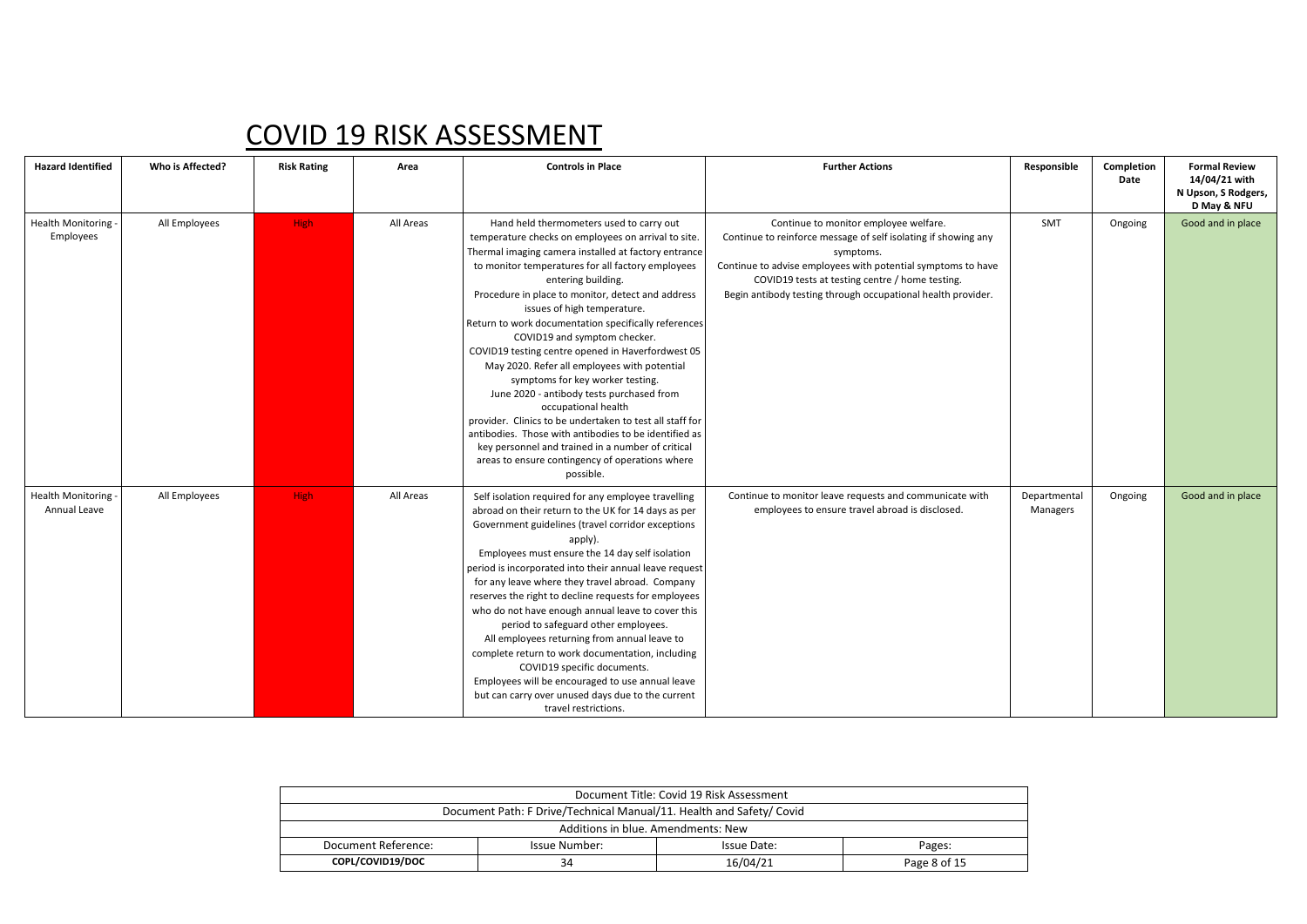| Hand Washing<br>Control - Employees | All Employees | <b>High</b> | Factory<br>All Areas | regulations and staff hygiene policy throughout<br>factory.<br>Handwashing for a minimum of 45 seconds on entry<br>to and exit from factory. | Handwashing to be in compliance with food safety Continue to reinforce importance of hand washing through briefings<br>and communications.<br>Continue to monitor through CCTV checks and hand swabbing.<br>Alcohol based sanitiser to be purchased as Halal no longer<br>processed on site. | SMT | Ongoing | Good and in place |
|-------------------------------------|---------------|-------------|----------------------|----------------------------------------------------------------------------------------------------------------------------------------------|----------------------------------------------------------------------------------------------------------------------------------------------------------------------------------------------------------------------------------------------------------------------------------------------|-----|---------|-------------------|
|                                     |               |             |                      | Handwashing monitored by SMT CCTV checks.                                                                                                    |                                                                                                                                                                                                                                                                                              |     |         |                   |
|                                     |               |             |                      | Hand swabbing undertaken by technical team to<br>ensure hand washing technique thorough.                                                     |                                                                                                                                                                                                                                                                                              |     |         |                   |
|                                     |               |             |                      | Additional hand wash stations and sanitisers installed                                                                                       |                                                                                                                                                                                                                                                                                              |     |         |                   |
|                                     |               |             |                      | throughout factory.                                                                                                                          |                                                                                                                                                                                                                                                                                              |     |         |                   |
|                                     |               |             |                      | Hand soap and sanitiser confirmed as satisfactory by<br>chemical supplier - Holchem.                                                         |                                                                                                                                                                                                                                                                                              |     |         |                   |

| <b>Hazard Identified</b>            | Who is Affected? | <b>Risk Rating</b> | Area      | <b>Controls in Place</b>                                                                                                                                                                                                                                                                                                                                                                                                                                                                                                                                                                                                                                                                                                                                                                                               | <b>Further Actions</b>                                                                                                                                                                                               | Responsible               | Completion<br>Date | <b>Formal Review</b><br>14/04/21 with<br>N Upson, S Rodgers,<br>D May & NFU |
|-------------------------------------|------------------|--------------------|-----------|------------------------------------------------------------------------------------------------------------------------------------------------------------------------------------------------------------------------------------------------------------------------------------------------------------------------------------------------------------------------------------------------------------------------------------------------------------------------------------------------------------------------------------------------------------------------------------------------------------------------------------------------------------------------------------------------------------------------------------------------------------------------------------------------------------------------|----------------------------------------------------------------------------------------------------------------------------------------------------------------------------------------------------------------------|---------------------------|--------------------|-----------------------------------------------------------------------------|
| Hand Washing<br>Control - Employees | All Employees    | <b>High</b>        | Farm      | canteen areas.<br>Sanitiser provided and installed in various locations.<br>Handwashing to comply with staff hygiene policy<br>already in place.<br>Farm staff wear gloves for livestock handling, ensure<br>continuing PPE supply.                                                                                                                                                                                                                                                                                                                                                                                                                                                                                                                                                                                    | Additional hand wash stations installed in fields and Continue to reinforce importance of hand washing through briefings<br>and communications.                                                                      | Agriculture<br>Management | Ongoing            | Good and in place                                                           |
| Mental Health -<br>Employees        | All Employees    | <b>High</b>        | All Areas | Employees to be provided with additional support in<br>regards to their fears or concerns regarding COVID19.<br>Employee Well-Being hub in place with access to 24/.<br>helpline, telephone counselling service and a range of<br>online help and support, including COVID19 toolkit<br>providing help and advice.<br>All employees registered with Well Being hub.<br>Information from daily COVID19 response team<br>meetings to be cascaded to teams to ensure factual<br>information is available to employees based on<br>Government guidance and PHW.<br>Regular social media updates provided to signpost<br>employees to information and advice.<br>Occupational Health Advisor available for telephone<br>based appointments, also a trained counsellor and<br>able to provide informed support to employees. | Continue to communicate with employees and monitor general<br>feedback and morale.<br>Ensure employees are signposted to Well Being hub for help and<br>advice. Continue to encourage employees to talk to Managers. | SMT                       | Ongoing            | Good and in place                                                           |

| Document Title: Covid 19 Risk Assessment                             |  |  |  |  |  |  |  |
|----------------------------------------------------------------------|--|--|--|--|--|--|--|
| Document Path: F Drive/Technical Manual/11. Health and Safety/ Covid |  |  |  |  |  |  |  |
| Additions in blue. Amendments: New                                   |  |  |  |  |  |  |  |
|                                                                      |  |  |  |  |  |  |  |
|                                                                      |  |  |  |  |  |  |  |
|                                                                      |  |  |  |  |  |  |  |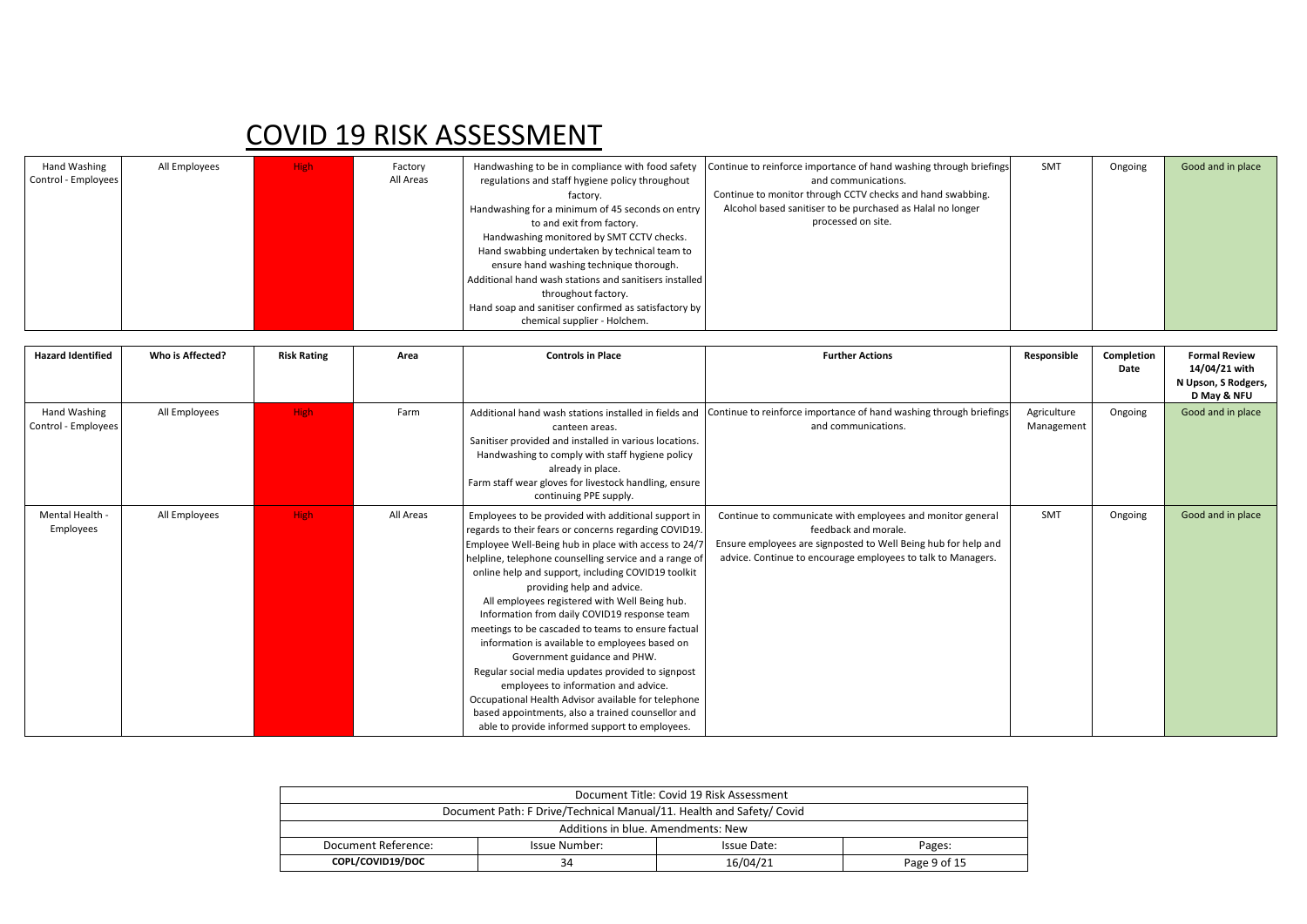| <b>Training - Employees</b> | All Employees | <b>Medium</b> | All Areas | Training from external providers on hold until<br>restrictions are eased.<br>Training carried out remotely only by external<br>providers (PIA training amongst others).<br>Induction of new starters carried out in small<br>numbers only with social distancing measures in<br>place.<br>Food Safety training undertaken on an individual<br>basis online, with support from Training Coordinator<br>maintaining social distancing.<br>Continue upskilling employees in a range of areas,<br>ensuring social distancing maintained, to ensure<br>critical areas can be covered by a range of people. | Continue to monitor restriction guidelines from Welsh Assembly.<br>Review remote training potential with providers.<br>10 point plan - all new starters issued with mandatory visor on<br>arrival for induction.                                                                     | <b>HR</b> | Ongoing | Good and in place |
|-----------------------------|---------------|---------------|-----------|-------------------------------------------------------------------------------------------------------------------------------------------------------------------------------------------------------------------------------------------------------------------------------------------------------------------------------------------------------------------------------------------------------------------------------------------------------------------------------------------------------------------------------------------------------------------------------------------------------|--------------------------------------------------------------------------------------------------------------------------------------------------------------------------------------------------------------------------------------------------------------------------------------|-----------|---------|-------------------|
| Recruitment                 | New Employees | <b>Medium</b> | All Areas | All new employees must carry out health screening,<br>including COVID19 specific documentation.<br>Temperature checking for new employees on arrival.                                                                                                                                                                                                                                                                                                                                                                                                                                                 | Recruitment to increase for seasonal poultry staff.<br>Agency staff arriving for Christmas agency staff arriving from<br>Romania to quarantine in accommodation for 10 days, OH advisor<br>to undertake antibody testing, catering to be provided so no one<br>leaves accommodation. | <b>HR</b> | Ongoing | Good and in place |

| <b>Hazard Identified</b> | Who is Affected? | <b>Risk Rating</b> | Area                         | <b>Controls in Place</b>                                                                                                                                                                                                                                                                                                                  | <b>Further Actions</b>                                                                                           | Responsible           | Completion<br>Date | <b>Formal Review</b><br>14/04/21 with<br>N Upson, S Rodgers,<br>D May & NFU |
|--------------------------|------------------|--------------------|------------------------------|-------------------------------------------------------------------------------------------------------------------------------------------------------------------------------------------------------------------------------------------------------------------------------------------------------------------------------------------|------------------------------------------------------------------------------------------------------------------|-----------------------|--------------------|-----------------------------------------------------------------------------|
| <b>Hygiene Practices</b> | All Employees    | <b>Medium</b>      | Factory<br>All Areas         | Hygiene team shift patterns amended to minimise<br>contact with other departments.<br>Hygiene team allocated individual areas in order to<br>maintain social distancing.                                                                                                                                                                  | Continuous monitoring of areas by Managers and Supervisors to<br>remind employees of social distancing measures. | Factory<br>Management | Ongoing            | Good and in place                                                           |
| <b>Hygiene Practices</b> | All Employees    | <b>High</b>        | Factory<br>Communal<br>Areas | Facilities team increased cleaning routine and<br>introduced additional checks.<br>Cleaning procedures, equipment and chemicals<br>reviewed in line with COVID19 guidance. Supported<br>by Hygiene Manager and chemical supplier.                                                                                                         | Ongoing monitoring of communal areas and checks. Formalised<br>audits and associated scoring system.             | Factory<br>Management | Ongoing            | Good and in place                                                           |
| <b>Hygiene Practices</b> | All Employees    | <b>High</b>        | Factory<br>All Areas         | CIC's updated and reviewed in line with guidance on<br>hygiene practices relating to COVID19. Advice<br>sourced from chemical supplier.<br>Continual monitoring of chemical stocks and liaison<br>with chemical supplier to ensure no shortage of stock.<br>Daily cleaning including final stage sanitation<br>confirmed to remove virus. | Ongoing monitoring and review of advice from Government, Food<br>Safety legislation and chemical supplier.       | Factory<br>Management | Ongoing            | Good and in place                                                           |
| Shared Equipment         | All Employees    | <b>High</b>        | All Areas                    | Antibacterial wipes available and to be used by any<br>employee before and after using shared equipment.                                                                                                                                                                                                                                  | Control noted in 10 point plan.                                                                                  | <b>SMT</b>            | Ongoing            | Good and in place                                                           |

| Document Title: Covid 19 Risk Assessment                             |                                        |  |  |  |  |  |  |  |
|----------------------------------------------------------------------|----------------------------------------|--|--|--|--|--|--|--|
| Document Path: F Drive/Technical Manual/11. Health and Safety/ Covid |                                        |  |  |  |  |  |  |  |
| Additions in blue. Amendments: New                                   |                                        |  |  |  |  |  |  |  |
| Document Reference:                                                  | Issue Number:<br>Issue Date:<br>Pages: |  |  |  |  |  |  |  |
| COPL/COVID19/DOC<br>16/04/21<br>Page 10 of 15<br>34                  |                                        |  |  |  |  |  |  |  |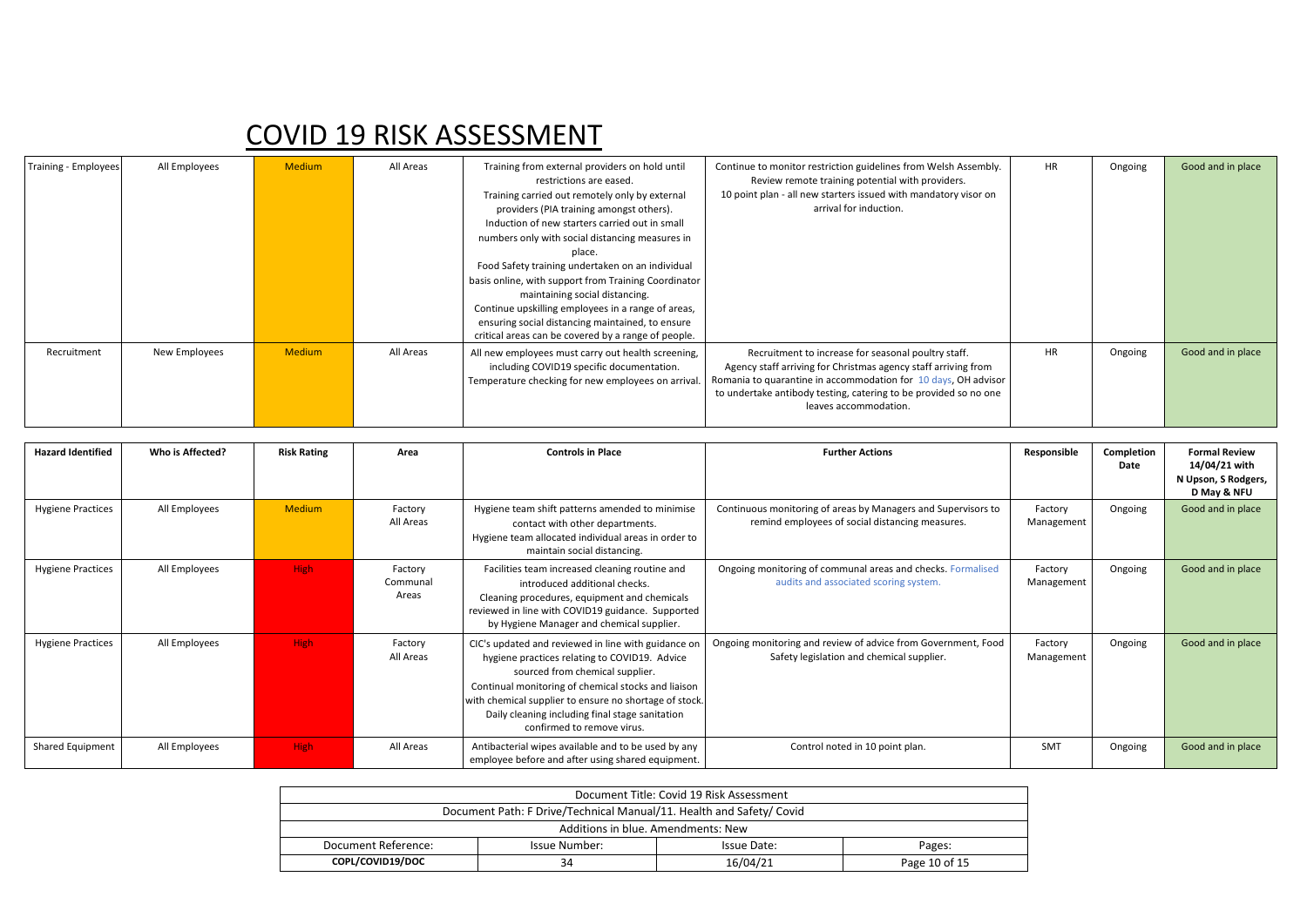| Contingency<br>Planning | All Employees | <b>Medium</b> | All Areas            | ensure policies and procedures in place for COVID19<br>related issues and to make business wide decisions<br>based on up to date information.<br>Daily meetings held with full team.                                                                                                                                                                                                                                                                                                                                                                                                                                                                                                                                                                                                                                | COVID19 Response team created 13 March 2020 to  Daily meetings continue to be held. Accurate information sourced to<br>monitor local and national statistics.                                                                                                                                                                                                                                                                                                                                                        | <b>SMT</b><br>Management | Ongoing | Good and in place |
|-------------------------|---------------|---------------|----------------------|---------------------------------------------------------------------------------------------------------------------------------------------------------------------------------------------------------------------------------------------------------------------------------------------------------------------------------------------------------------------------------------------------------------------------------------------------------------------------------------------------------------------------------------------------------------------------------------------------------------------------------------------------------------------------------------------------------------------------------------------------------------------------------------------------------------------|----------------------------------------------------------------------------------------------------------------------------------------------------------------------------------------------------------------------------------------------------------------------------------------------------------------------------------------------------------------------------------------------------------------------------------------------------------------------------------------------------------------------|--------------------------|---------|-------------------|
| Contingency<br>Planning | All Employees | High          | Factory<br>All Areas | production to reduce working hours and ensure social<br>distancing measures could be met whilst protective<br>measures established (e.g. screens implemented).<br>Product ranges reintroduced. Should COVID19<br>impact COPL and cause significant absence levels,<br>product range to be reduced immediately and<br>communicated to customers. Labour intensive<br>products requiring de-boning removed. Automated<br>machinery being purchased and installed to reduce<br>labour intensive work - bone popper and skinning<br>machine to date. Other automation being trialled.<br>Gas stunning to be implemented by August 2020 -<br>significantly reducing labour intensive work of<br>hanging team.<br>Night shift established May 2020 to reduce workload<br>of day shift and minimise contact between teams. | Beginning of lockdown, product ranges removed from Continue to review automation to reduce labour intensive work and<br>ensure social distancing measures can remain.<br>Daily review of staff absences to ensure work force can manage<br>work load.<br>Communication with customers and stakeholders regularly to<br>ensure information is up to date.<br>Contingency meeting held 22/06/20 - agreed to bring forward 4 day<br>kill to<br>06/07/20. Ability to fully departmentalise teams with new work<br>flows. | SMT                      | Ongoing | Good and in place |

| Document Title: Covid 19 Risk Assessment                             |                                        |  |  |  |  |  |  |  |
|----------------------------------------------------------------------|----------------------------------------|--|--|--|--|--|--|--|
| Document Path: F Drive/Technical Manual/11. Health and Safety/ Covid |                                        |  |  |  |  |  |  |  |
| Additions in blue. Amendments: New                                   |                                        |  |  |  |  |  |  |  |
| Document Reference:                                                  | Issue Number:<br>Issue Date:<br>Pages: |  |  |  |  |  |  |  |
| COPL/COVID19/DOC<br>16/04/21<br>34<br>Page 11 of 15                  |                                        |  |  |  |  |  |  |  |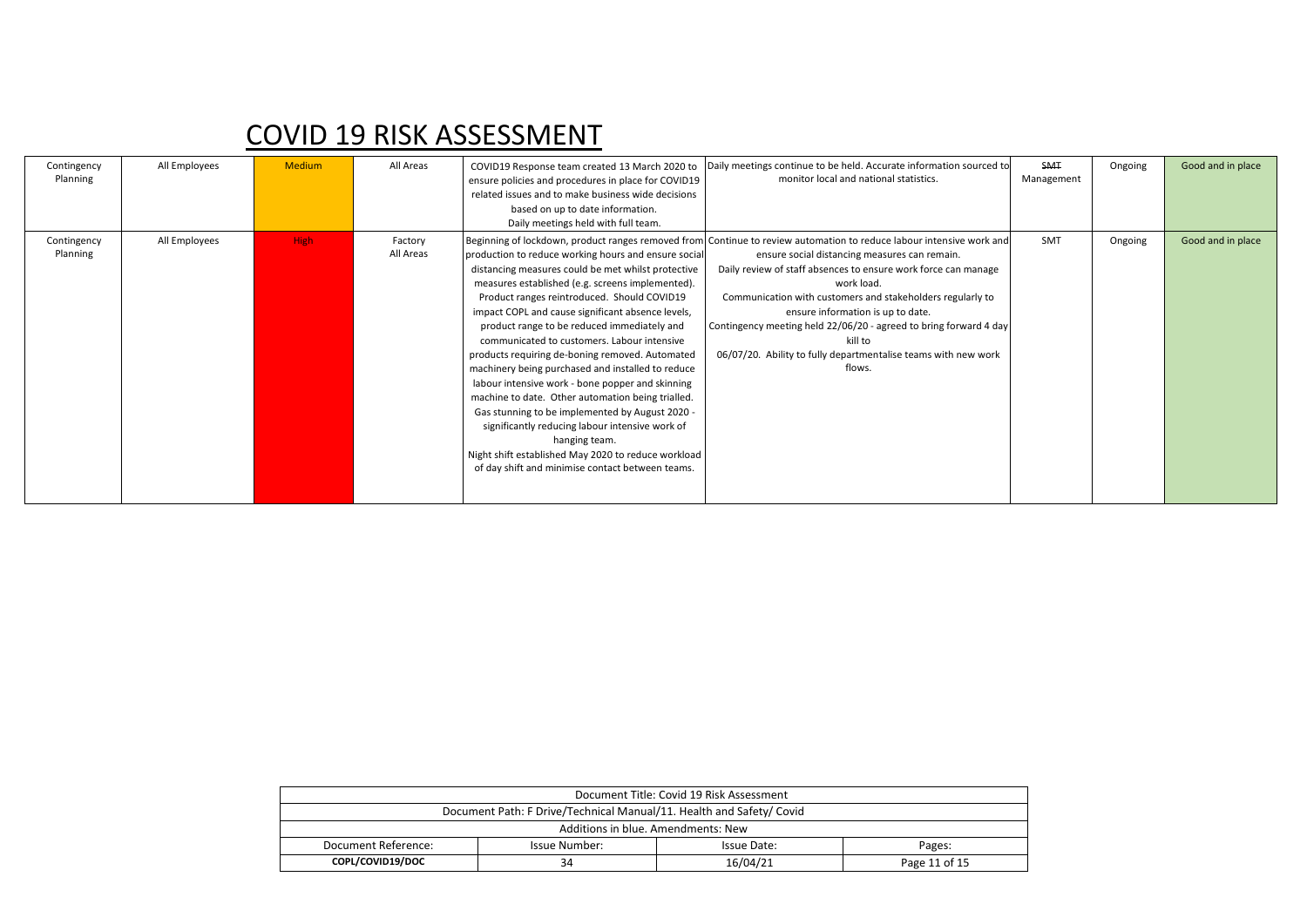| <b>Hazard Identified</b> | Who is Affected? | <b>Risk Rating</b> | Area      | <b>Controls in Place</b>                                                                                                                                                                                                                                                                                                                                                                                                                                                                                                         | <b>Further Actions</b>                                                                                                                                                                                                                                                                                                                                                                                                                                                                                                                                                                     | Responsible           | Completion<br>Date | <b>Formal Review</b><br>14/04/21 with<br>N Upson, S Rodgers,<br>D May & NFU |
|--------------------------|------------------|--------------------|-----------|----------------------------------------------------------------------------------------------------------------------------------------------------------------------------------------------------------------------------------------------------------------------------------------------------------------------------------------------------------------------------------------------------------------------------------------------------------------------------------------------------------------------------------|--------------------------------------------------------------------------------------------------------------------------------------------------------------------------------------------------------------------------------------------------------------------------------------------------------------------------------------------------------------------------------------------------------------------------------------------------------------------------------------------------------------------------------------------------------------------------------------------|-----------------------|--------------------|-----------------------------------------------------------------------------|
| Contingency<br>Planning  | All Employees    | High               | Farm      | Daily review of staff absence levels to ensure team remain fully<br>operational.<br>Animal welfare a business critical priority. Should farm<br>employees become significantly affected by COVID19 and high<br>levels of absence seen, employees to transfer from factory and<br>other areas to ensure livestock welfare is maintained.<br>Contingency plans in place with guidance from FSA.<br>Contingency in place with feed suppliers. Diet review carried<br>out should factory operations stop and birds remain in fields. | Monitor staff levels of absence and COVID19 cases in<br>Pembrokeshire and surrounding areas.                                                                                                                                                                                                                                                                                                                                                                                                                                                                                               | <b>SMT</b>            | Ongoing            | Good and in place                                                           |
| Contingency<br>Planning  | All Employees    | High:              | All Areas | Introduction of track and trace system review.<br>COPL must ensure staff are departmentalised and social<br>distancing enforcement as a business critical contingency plan.<br>Ensure staff across business trained in multiple areas for<br>succession planning should large numbers have to self isolate.                                                                                                                                                                                                                      | 18/06/20 - food manufacturing sites significantly affected /<br>shut down in north Wales. COVID19 contingency meeting<br>22/06/20 to ensure departmentalisation / succession<br>planning is up to date and identify further actions to protect<br>employees.<br>19/06/20 - Welsh Assembly announcement to begin lifting<br>restrictions. Risk in increase to COVID19 cases in<br>Pembrokeshire when 5 mile limit on travel lifted from<br>06/07/20.<br>4 day kill to be brought forward to<br>06/07/20 in order to fully departmentalise teams.<br>Succession plan in place for key areas. | <b>SMT</b>            | 6/22/2020          | Good and in place                                                           |
| Contingency<br>Planning  | All Employees    | High               | All Areas | Staff at Dowtys to remain as an isolated team. Should<br>Capestone main site be affected by high levels of absence due<br>to COVID19, Dowtys team to step in to cover.                                                                                                                                                                                                                                                                                                                                                           | Continue to monitor team in same way as main site.<br>Ensure Dowty team skills remain up to date in the case of<br>covering at Capestone main site.                                                                                                                                                                                                                                                                                                                                                                                                                                        | Factory<br>Management | Ongoing            | Good and in place                                                           |
| Contingency<br>Planning  | Supply Chain     | <b>Medium</b>      | All Areas | Communications held regularly with suppliers to ensure no<br>issue with stock replenishment.<br>Back up suppliers identified if issues arise.<br>Stocks increased to ensure sufficient levels.<br>Lead times of products monitored to ensure continuous supply.<br>Packaging suppliers confirmed no issues and no changes to<br>processes.                                                                                                                                                                                       | Continual monitoring and communication.<br>If new supplier approached supplier approval system to be<br>implemented and approved suppliers only to be used.                                                                                                                                                                                                                                                                                                                                                                                                                                | <b>SMT</b>            | Ongoing            | Good and in place                                                           |

| Document Title: Covid 19 Risk Assessment                             |                      |             |        |  |  |  |  |
|----------------------------------------------------------------------|----------------------|-------------|--------|--|--|--|--|
| Document Path: F Drive/Technical Manual/11. Health and Safety/ Covid |                      |             |        |  |  |  |  |
| Additions in blue. Amendments: New                                   |                      |             |        |  |  |  |  |
| Document Reference:                                                  | <b>Issue Number:</b> | Issue Date: | Pages: |  |  |  |  |
| COPL/COVID19/DOC<br>16/04/21<br>Page 12 of 15<br>34                  |                      |             |        |  |  |  |  |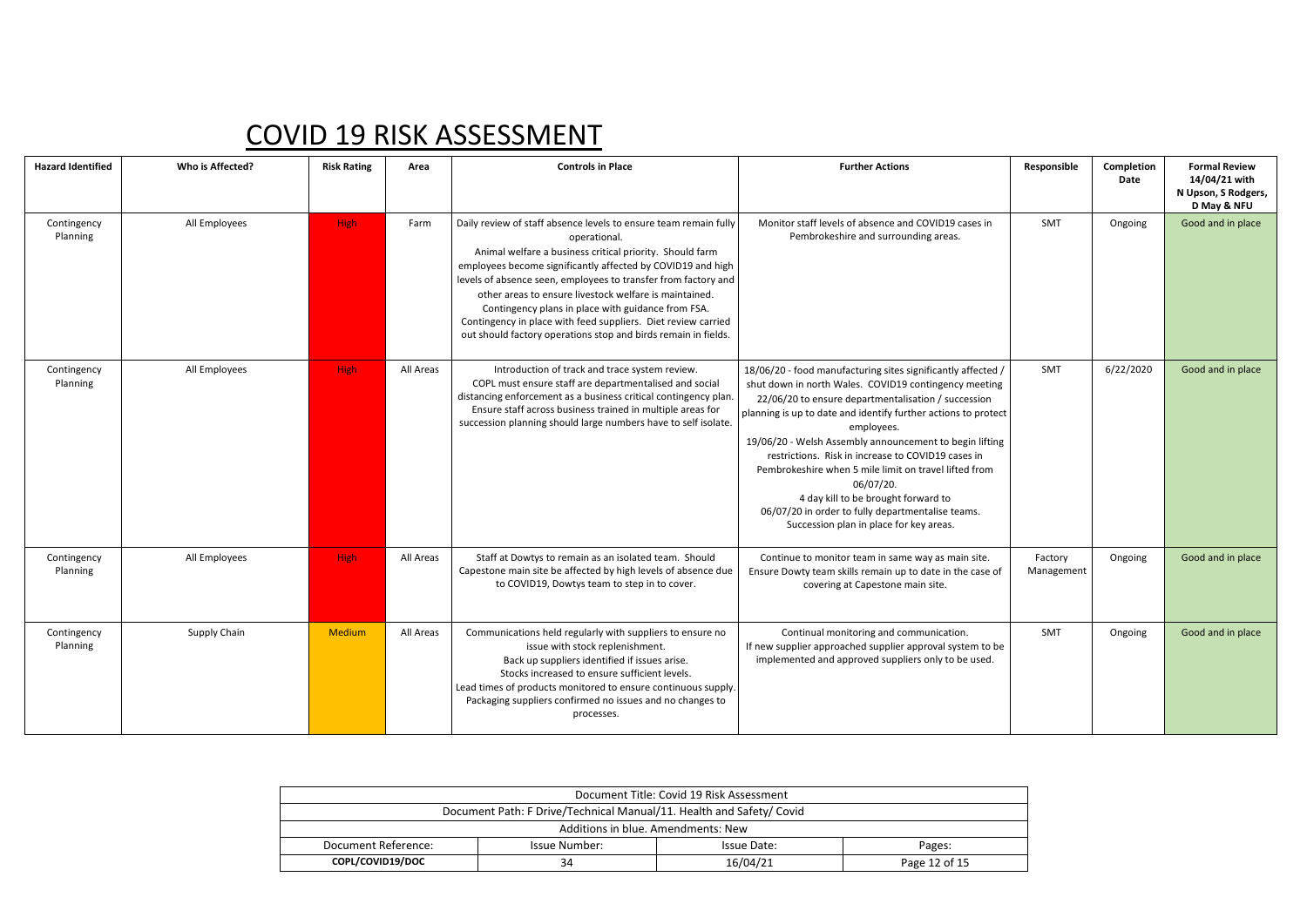| <b>Hazard Identified</b>                      | Who is Affected? | <b>Risk Rating</b> | Area      | <b>Controls in Place</b>                                                                                                                                                                                                                                                                                                                                                                                                                                                                                                                                                                               | <b>Further Actions</b>                                                                                                                                                                                                                                                                                  | Responsible | Completion<br>Date   | <b>Formal Review</b><br>14/04/21 with<br>N Upson, S Rodgers,<br>D May & NFU |
|-----------------------------------------------|------------------|--------------------|-----------|--------------------------------------------------------------------------------------------------------------------------------------------------------------------------------------------------------------------------------------------------------------------------------------------------------------------------------------------------------------------------------------------------------------------------------------------------------------------------------------------------------------------------------------------------------------------------------------------------------|---------------------------------------------------------------------------------------------------------------------------------------------------------------------------------------------------------------------------------------------------------------------------------------------------------|-------------|----------------------|-----------------------------------------------------------------------------|
| <b>Site Visitors</b>                          | Visitors         | <b>High</b>        | All Areas | Company restricted all non-business critical visitors to site from<br>11 March 2020. Restrictions remain in place.<br>All visitors accompanied by COPL employee and must complete<br>health screening and adhere to site rules regarding hand<br>washing and social distancing measures.<br>Telephone installed in reception area for business critical<br>visitors to announce arrival to site.                                                                                                                                                                                                       | Continue to monitor Government restriction guidelines.<br>Continue to restrict visitor access to site to business critical<br>only.<br>All site visitors to follow site 10 point plan. MD to authorise<br>all site visits in advance, critical visitors only, all other<br>contact to be held remotely. | SMT         | Ongoing              | Good and in place                                                           |
|                                               |                  |                    |           | Contractors' arrangements                                                                                                                                                                                                                                                                                                                                                                                                                                                                                                                                                                              | Ensure that contractors covid arrangements don't clash with<br>Soanes requirements.                                                                                                                                                                                                                     | Management  | New and On-<br>going | Good and in place                                                           |
| Visitor Welfare -<br><b>Symptom Reporting</b> | Visitors         | <b>High</b>        | All Areas | Site locked down to all non-business critical visitors from March<br>2020.<br>Visitor health screening includes specific reference to COVID19<br>and symptom reporting. Must be signed off by COPL Manager<br>prior to arrival on site.<br>Visitor contacts persons visiting by telephone installed in<br>reception to minimise face to face contact. Social distancing to<br>be maintained during visit and sign off of health questionnaire.<br>Hand sanitiser available on reception entry.<br>Disinfection procedure should any visitor declare symptoms.<br>Reception area disinfected regularly. | Monitor all visitor health questionnaires. Health<br>questionnaires sent in advance and signed on arrival to site.<br>All visitors accompanied by COPL employee at all times.<br>Business critical visitors only, mainly maintenance or new<br>equipment installation related.                          | <b>SMT</b>  | Ongoing              | Good and in place                                                           |
| Health Monitoring -<br><b>Visitors</b>        | Visitors         | Medium             | All Areas | Company locked down to non-business critical visitors March<br>2020. Visitors to site minimal.<br>Health screening questionnaires completed by any visitors to<br>site, including COVID19 specific documents. Must be signed off<br>to enter site by COPL manager.<br>Hand held thermometer to be used to check temperatures.                                                                                                                                                                                                                                                                          | Ongoing monitoring and management of visitors.<br>Visitors to site to remain minimal and business critical only<br>for foreseeable future.                                                                                                                                                              | SMT         | Ongoing              | Good and in place                                                           |
| Hand Washing Control<br><b>Visitors</b>       | Visitors         | <b>High</b>        | All Areas | Hand sanitisers strategically placed around site including all<br>entry and exit areas.<br>Visitors to be accompanied by COPL employee to ensure regular<br>hand washing for duration of visit.<br>All visitors must comply with hand wash policy in factory to<br>comply with food safety regulations.                                                                                                                                                                                                                                                                                                | Continue to monitor and reinforce importance of hand<br>washing message.                                                                                                                                                                                                                                | SMT         | Ongoing              | Good and in place                                                           |

| Document Title: Covid 19 Risk Assessment                             |               |             |               |  |  |  |  |
|----------------------------------------------------------------------|---------------|-------------|---------------|--|--|--|--|
| Document Path: F Drive/Technical Manual/11. Health and Safety/ Covid |               |             |               |  |  |  |  |
| Additions in blue. Amendments: New                                   |               |             |               |  |  |  |  |
| Document Reference:                                                  | Issue Number: | Issue Date: | Pages:        |  |  |  |  |
| COPL/COVID19/DOC                                                     | 34            | 16/04/21    | Page 13 of 15 |  |  |  |  |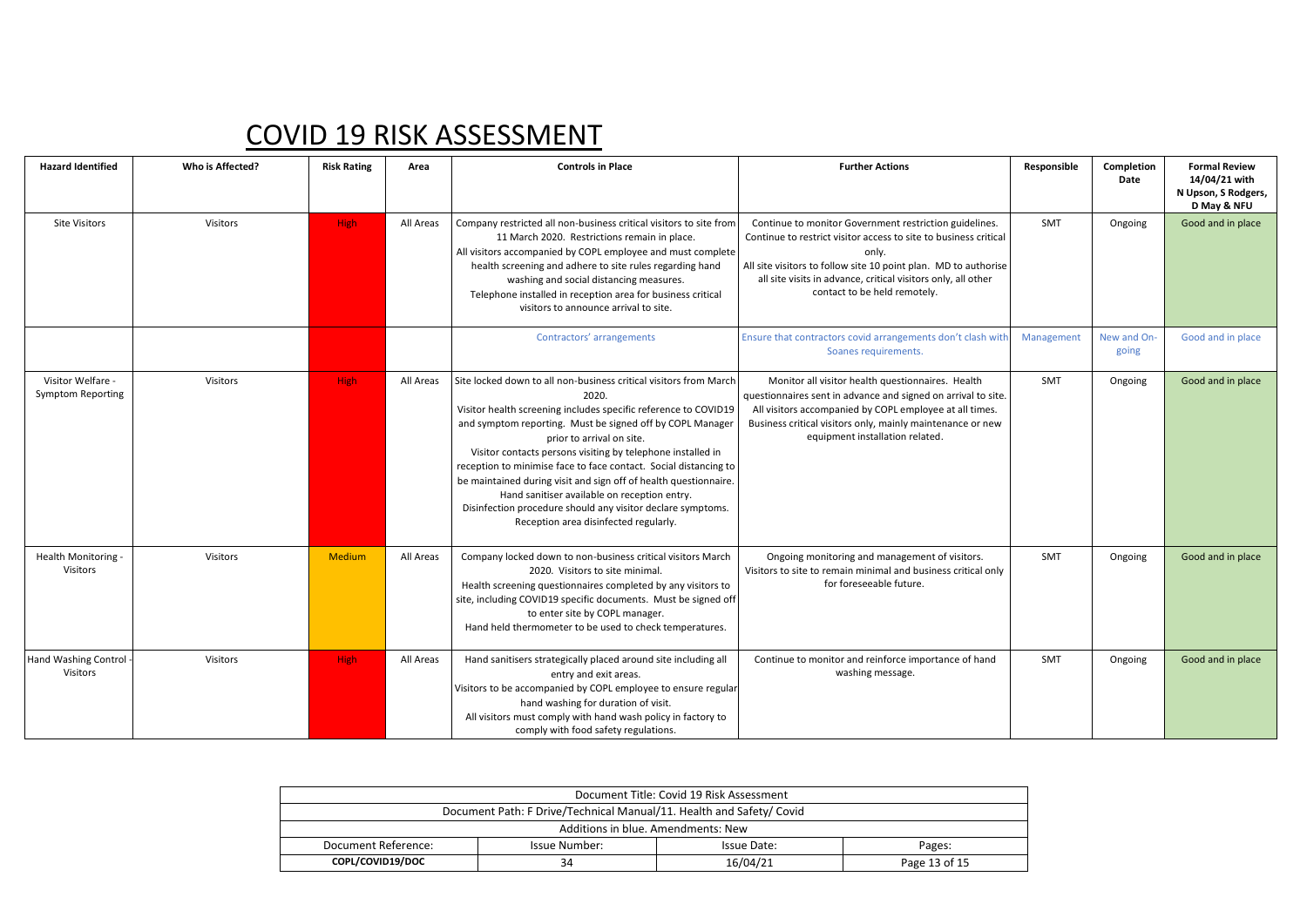| Deliveries | <b>Delivery Drivers</b> | <b>Medium</b> | All Areas | Company has restricted access to all delivery drivers from 11    | Continue to monitor Government restriction guidelines. | SMT | Ongoing | Good and in place |
|------------|-------------------------|---------------|-----------|------------------------------------------------------------------|--------------------------------------------------------|-----|---------|-------------------|
|            |                         |               |           | March 2020.                                                      | Continue to restrict delivery access.                  |     |         |                   |
|            |                         |               |           | Gate installed as barrier to site for deliveries and unannounced |                                                        |     |         |                   |
|            |                         |               |           | visitors.                                                        |                                                        |     |         |                   |
|            |                         |               |           | All deliveries made directly to middle yard, no requirement to   |                                                        |     |         |                   |
|            |                         |               |           | enter site or access reception.                                  |                                                        |     |         |                   |
|            |                         |               |           | Hand sanitiser in place on middle yard shed.                     |                                                        |     |         |                   |

| <b>Hazard Identified</b>       | Who is Affected?          | <b>Risk Rating</b> | Area                 | <b>Controls in Place</b>                                                                                                                                                                                                                                                                                                                 | <b>Further Actions</b>                                                                                                                     | Responsible               | Completion<br>Date | <b>Formal Review</b><br>14/04/21 with<br>N Upson, S Rodgers,<br>D May & NFU |
|--------------------------------|---------------------------|--------------------|----------------------|------------------------------------------------------------------------------------------------------------------------------------------------------------------------------------------------------------------------------------------------------------------------------------------------------------------------------------------|--------------------------------------------------------------------------------------------------------------------------------------------|---------------------------|--------------------|-----------------------------------------------------------------------------|
| Transport and Logistics        | Despatch Team<br>Hauliers | <b>Medium</b>      | Factory<br>Despatch  | Procedures in place with transport companies for safe<br>collection of products for onwards transport to customers.<br>PO's, delivery notes, despatch paperwork and booking details<br>being sent electronically.<br>Where not possible gloves being used.<br>Intercom system implemented to avoid face to face contact<br>with drivers. | Continue to monitor and communicate with transport<br>companies to ensure safe handling of products and safety of<br>all persons involved. | Factory<br>Management     | Ongoing            | Good and in place                                                           |
| <b>Transport and Logistics</b> | Farm Team<br>Hauliers     | <b>High</b>        | Farm                 | Receipt of day old chicks transported by hauliers. Procedures in<br>place to maintain social distancing on delivery to site. Transport<br>companies deliver directly to brooding sheds at Solbury.<br>Handling of paperwork undertaken using gloves and social<br>distancing measures.                                                   | Continue to monitor and establish electronic paperwork<br>methods.                                                                         | Agriculture<br>Management | Ongoing            | Good and in place                                                           |
| <b>Micro Testing</b>           | Customers                 | Low                | Factory<br>All Areas | Laboratory has confirmed no issue for future testing. Lab<br>carries out micro testing only so is highly unlikely to be<br>requisitioned by Government for COVID19 testing.                                                                                                                                                              | Continue to monitor.                                                                                                                       | Technical<br>Management   | 3/30/2020          | Good and in place                                                           |
| Livestock Contact              | Farm Employees            | Low                | Farm                 | Small number of cases reported that animals may carry<br>COVID19. No Government support for this status, unlikely to<br>cause concern.                                                                                                                                                                                                   | Monitor Government guidance.                                                                                                               | Agriculture<br>Management | Ongoing            | Good and in place                                                           |

| Document Title: Covid 19 Risk Assessment                             |               |             |               |  |  |  |
|----------------------------------------------------------------------|---------------|-------------|---------------|--|--|--|
| Document Path: F Drive/Technical Manual/11. Health and Safety/ Covid |               |             |               |  |  |  |
| Additions in blue. Amendments: New                                   |               |             |               |  |  |  |
| Document Reference:                                                  | Issue Number: | Issue Date: | Pages:        |  |  |  |
| COPL/COVID19/DOC                                                     | 34            | 16/04/21    | Page 14 of 15 |  |  |  |